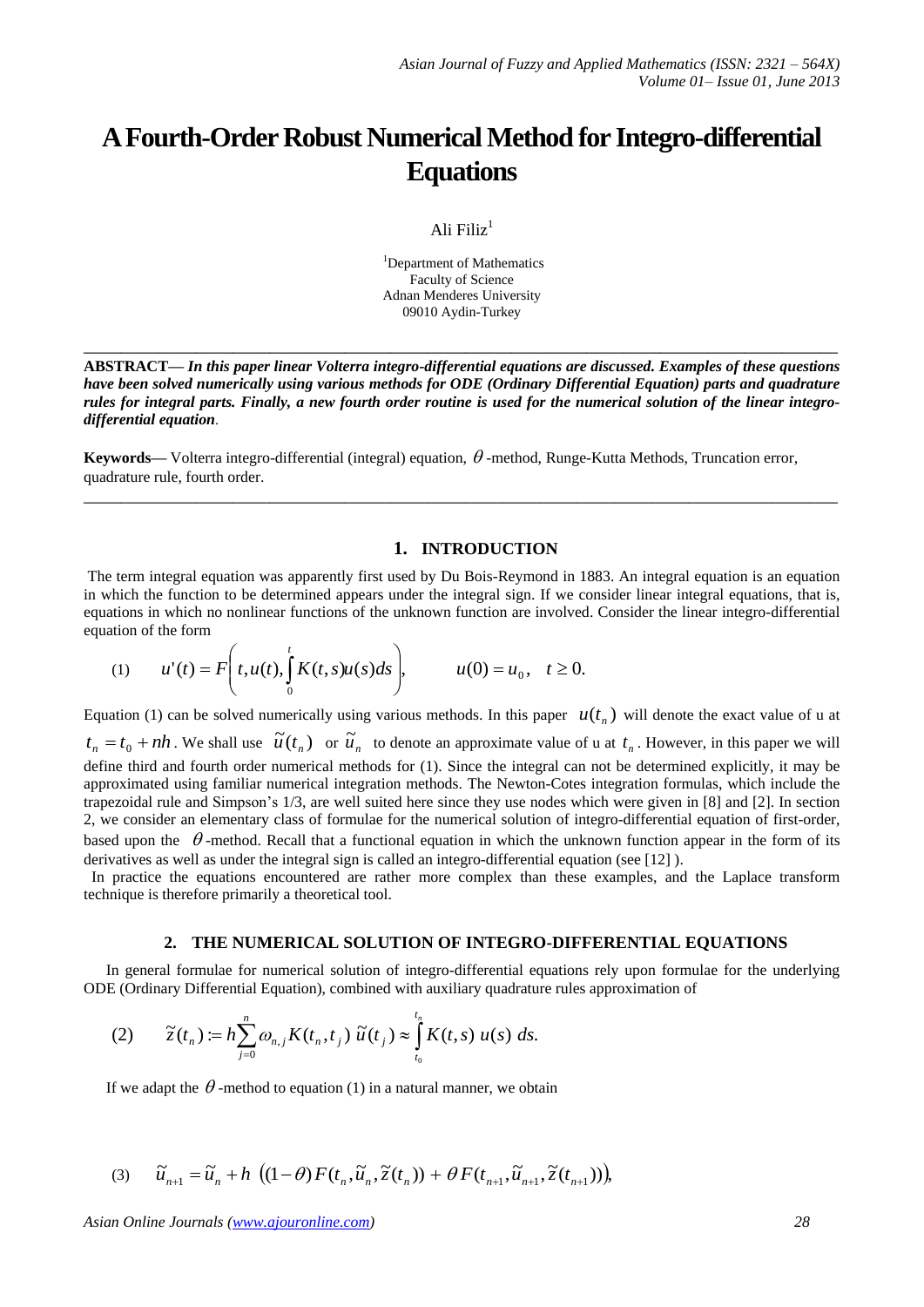where  $\tilde{z}(t_n)$  defined in (2) and  $\theta \in [0,1]$ . If we define  $\tilde{z}(t_n)$  for  $\theta$ -method, we have

$$
\widetilde{z}(t_n) = \theta h\left(\omega_{n,0}K(t_n,t_0)\widetilde{u}(t_0) + \sum_{j=1}^{n-1} \omega_{n,j}K(t_n,t_j)\widetilde{u}(t_j) + \omega_{n,n}K(t_n,t_n)\widetilde{u}(t_n)\right).
$$

There are three important cases:  $\theta = 0$ ,  $\theta = 1$  and  $\theta = 0.5$ . If  $\theta = 0.5$  then the equation (3) becomes

(4) 
$$
\widetilde{u}_{n+1} = \widetilde{u}_n + h\left(\frac{1}{2}F(t_n, \widetilde{u}_n, \widetilde{z}(t_n)) + \frac{1}{2}F(t_{n+1}, \widetilde{u}_{n+1}, \widetilde{z}(t_{n+1}))\right).
$$

The trapezoidal rule has local truncation error  $O(h^3)$ , if K and F sufficiently smooth and the convergence  $O(h^2)$ . If  $\theta = 0$  then the equation (3) becomes

$$
(5) \quad \widetilde{u}_{n+1} = \widetilde{u}_n + h \quad F(t_n, \widetilde{u}_n, \widetilde{z}(t_n)).
$$

This method is then an explicit Euler method and has corresponding local truncation error  $(LTE)O(h^2)$ , and the convergence *O*(*h*).

If  $\theta = 1$  then the equation (3) becomes

(6) 
$$
\widetilde{u}_{n+1} = \widetilde{u}_n + h F(t_{n+1}, \widetilde{u}_{n+1}, \widetilde{z}(t_{n+1})).
$$

This method is a backward- Euler method and has corresponding LTE  $O(h^2)$ , and the convergence  $O(h)$ . Of course, whereas we have defined approximations  $\tilde{z}(t_n)$  in terms of quadrature rules that reflect the underlying ODE method, it is in principle possible to "mix and match". Thus we can combine (2) with the approximation (3). The combinations of the formulae can be chosen on the basis of orders of convergence. The above discussion was based on the method. There are two directions in which this method can be generalized. The first involves adapted linear multistep methods (LMM) for ODE's and second involves adapting Runge-Kutta methods. In each case, we shall require to approximate terms

$$
\widetilde{z}(t_n) := h \sum_{j=0}^n \omega_{n,j} K(t_n, t_j) \widetilde{u}(t_j) \approx \int_{t_0}^{t_n} K(t, s) u(s) ds \text{ at selected values at t.}
$$

Equation (1) can be solved numerically using various methods. In this paper we will focus on third and fourth order numerical methods for (1). The integral can not be determined explicitly; it may be approximated using familiar numerical integration methods.

| <b>ODE/Quadrature</b> | <b>Rectangle</b> (Left End) | <b>Trapezoidal</b> | <b>Rectangle</b> (Right End) |
|-----------------------|-----------------------------|--------------------|------------------------------|
| <b>Forward Euler</b>  | O(h)                        | O(h)               | O(h)                         |
| Trapezoidal           | O(h)                        | $O(h^2)$           | O(h)                         |
| <b>Backward Euler</b> | O(h)                        | O(h)               | O(h)                         |

**Table 1:** Table of orders of convergence Example 3.1 of (1).

The Newton-Cotes integration formulae, which include the trapezoidal rule and Simpson's 1/3, are well suited here since they use nodes which were previously calculated:

$$
\int_{t_0}^{t_n} K(t,s)u(s)ds \approx h \sum_{j=0}^n \omega_{n,j} K(t_n,t_j) \widetilde{u}(t_j),
$$

where  $\omega_{n,j}$  are the appropriate coefficients for the composite integration schemes chosen. A combination of integration method may be used. Thus, the composite explicit Euler-Newton Cotes scheme (with first order accuracy) applied to (1) becomes

$$
\widetilde{u}_{n+1} = \widetilde{u}_n + h \ F(t_n, \widetilde{u}_n, \widetilde{z}(t_n)).
$$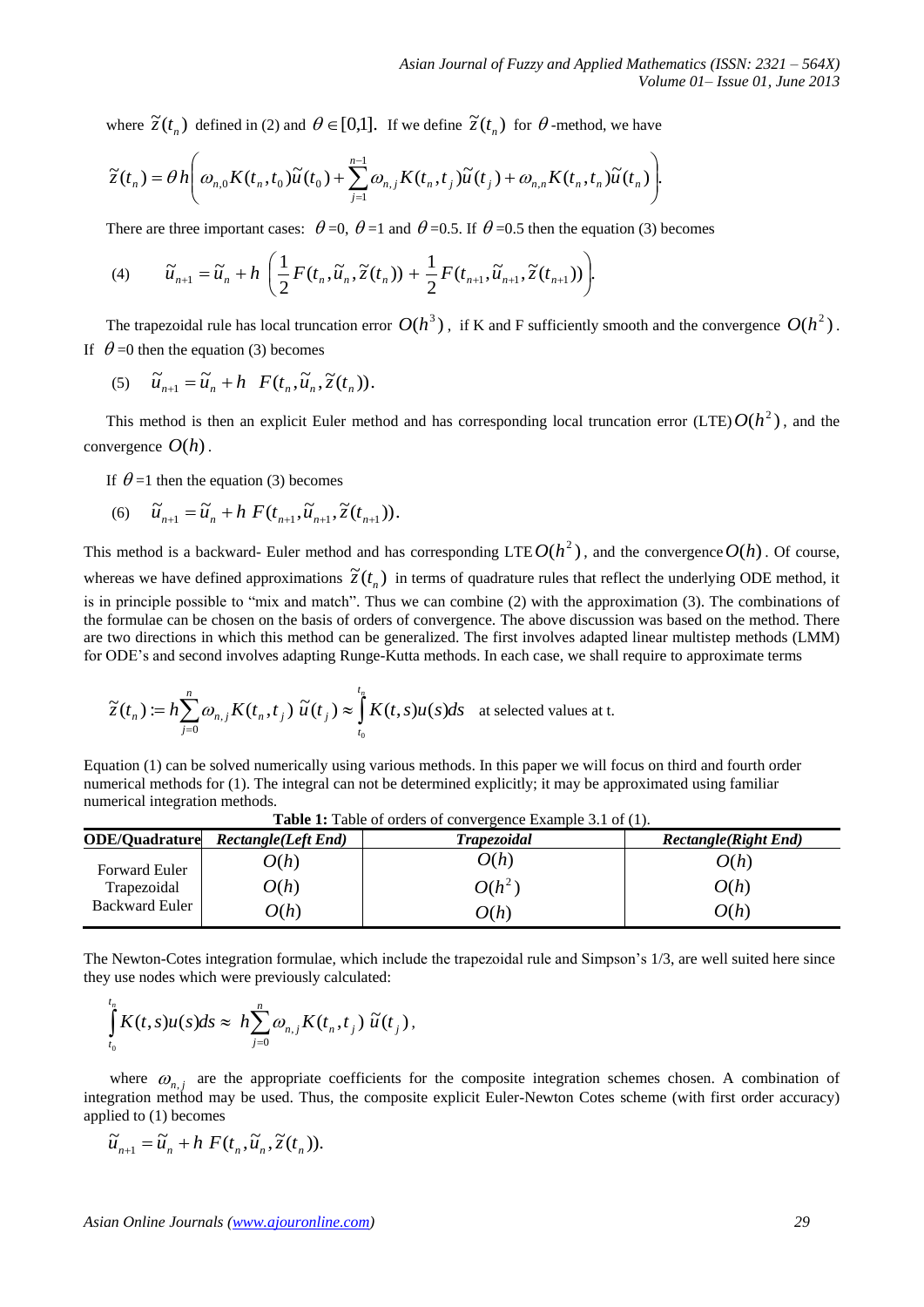Simpson's 1/3 rule requires that *n*, the number of subintervals dividing  $[t_0, t_n]$  be even. Therefore, Simpson's 1/3 rule can not be used at each step. When *n* is odd, one method is to use Simpson's 1/3 rule on  $[t_0, t_{n-1}]$  and trapezoidal rule on  $[t_{n-1}, t_n]$ , adding the results to approximate the integral on  $[t_0, t_n]$ . Another method is to use the trapezoidal rule  $[t_0, t_1]$  and Simpson's 1/3 rule thereafter.

# **3. THE FOURTH ORDER NUMERICAL ROBUST ROUTINE OF LINEAR INTEGRO-DIFFERENTIAL EQUATIONS**

The explicit finite difference method given in (5) as applied to (1) easily extended to more accurate predictor-corrector method. The predictor step uses (5) to obtain  $\tilde{u}_{n+1}^{\kappa}$ , which is followed by the corrector step, which uses higher order trapezoidal method

(7) 
$$
\widetilde{u}_{n+1} = \widetilde{u}_n + h\left(\frac{1}{2}F(t_n, \widetilde{u}_n, \widetilde{z}(t_n)) + \frac{1}{2}F(t_{n+1}, \widetilde{u}_{n+1}^{\kappa}, \widetilde{z}(t_{n+1}))\right).
$$

This procedure is sometimes referred to as modified Euler method (second order Runge-Kutta-RK2) and is one order magnitude more accurate than the explicit method.

The fourth order classical Runge-Kutta method (RK4) can also be adapted to the numerical solution of (1). Stepping from  $\tilde{u}_n$  with step-size h to obtain  $\tilde{u}_{n+1}$ , the RK4 method as applied to this problem may be written as

$$
k_{1} = hF(t_{n}, \tilde{u}_{n}, \tilde{z}(t_{n})) ,
$$
  
\n
$$
\tilde{u}_{n+1/2}^{b} = \tilde{u}_{n} + \frac{k_{1}}{2}, \qquad k_{2} = hF(t_{n+1/2}, \tilde{u}_{n+1/2}^{b}, \tilde{z}_{n+1/2}),
$$
  
\n
$$
k_{2} = hF(t_{n+1/2}, \tilde{u}_{n+1/2}^{b}, \tilde{z}_{n} + \frac{h}{4} [\tilde{u}_{n} + \tilde{u}_{n+1/2}^{b}]) ,
$$
  
\n
$$
\tilde{u}_{n+1/2}^{c} = \tilde{u}_{n} + \frac{k_{2}}{2}, \qquad k_{3} = hF(t_{n+1/2}, \tilde{u}_{n+1/2}^{c}, \tilde{z}_{n+1/2}),
$$
  
\n
$$
k_{3} = hF(t_{n+1/2}, \tilde{u}_{n+1/2}^{c}, \tilde{z}_{n} + \frac{h}{4} [\tilde{u}_{n} + \tilde{u}_{n+1/2}^{c}]) ,
$$
  
\n
$$
\tilde{u}_{n+1}^{p} = \tilde{u}_{n} + k_{3}, \qquad k_{4} = hF(t_{n+1}, \tilde{u}_{n+1}^{p}, \tilde{z}_{n+1}),
$$
  
\n
$$
k_{4} = hF(t_{n+1}, \tilde{u}_{n+1}^{p}, \tilde{z}_{n} + \frac{h}{6} [\tilde{u}_{n} + 4\tilde{u}_{n+1/2}^{c} + \tilde{u}_{n+1}^{p}] ),
$$
  
\n(8)  $\tilde{u}_{n+1} = \tilde{u}_{n} + \frac{1}{6} (k_{1} + 2k_{2} + 2k_{3} + k_{4}).$ 

In this example, the trapezoidal rule is used to approximate  $\tilde{z}(t_n) \approx \int_{0}^{t_n} K(t,s)u(s)ds$ *t*  $\widetilde{z}(t_n) \approx \int K(t,s)u(s)ds$  on  $[t_n, t_{n+1/2}]$  in  $\mathbf 0$ calculating,  $k_2$  and  $k_3$  while Simpson's 1/3 rule is used on  $[t_n, t_{n+1}]$  in calculating  $k_4$ . If desired, the trapezoidal rule may be used on  $[t_0, t_n]$  (gives second order accuracy); the trapezoidal rule and Simpson's  $1/3$ rule (giving third order accuracy, see Table 3) may be used on  $[t_0, t_n]$ .

In order to get fourth order accuracy the integral term must be evaluated more accurately on  $[t_n, t_{n+1/2}]$  in calculating  $k_2$  and  $k_3$ , as shown in (9) and (10) below. While (10) is used  $[t_n, t_{n+1}]$  in calculating  $k_4$  accurately (better than trapezoidal rule). Simpson's method I may be used on  $[t_0, t_n]$  or Simpson's method II (see these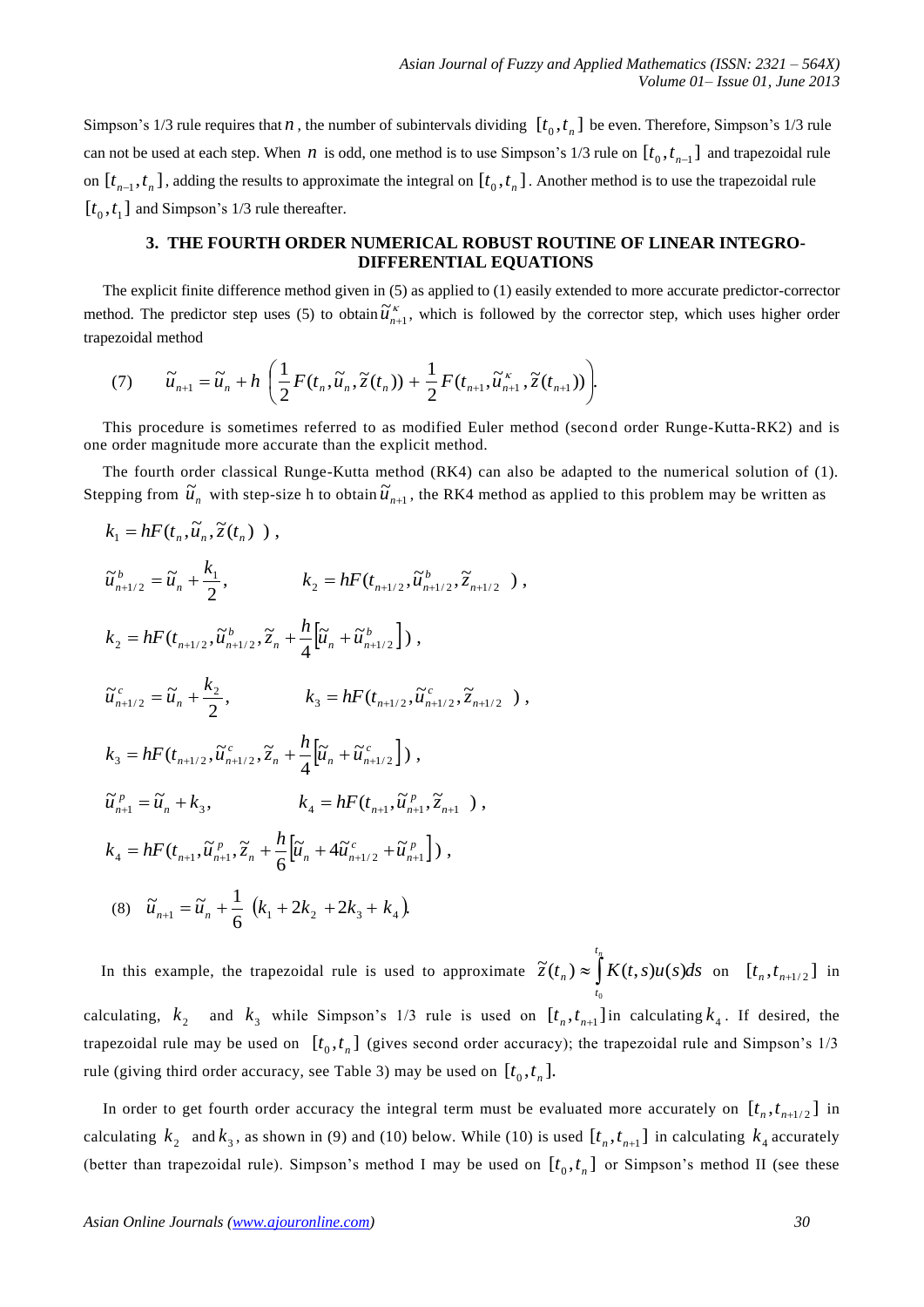methods [9]) may be used on  $[t_0, t_n]$ . If we interpolating on  $\tilde{u}_{n-1}$ ,  $\tilde{u}_n$ ,  $\tilde{u}_{n+1/2}$  (special formulae required for the first step, for example we can use (8)) Lagrange's formula for points  $t = -1$ , 0,  $1/2$  gives

$$
u(t) = \frac{1}{h^2} \left[ \frac{2}{3} t(t - \frac{h}{2}) u_{-1} - 2(t + h)(t - \frac{h}{2}) u_0 + \frac{4}{3} t(t + h) u_{1/2} \right].
$$

If we integrate the expression between 0 and h/2, we get

(9) 
$$
\int_{0}^{h/2} u(s)ds \approx h(-\frac{1}{72}u_{-1} + \frac{7}{24}u_{0} + \frac{2}{9}u_{1/2}).
$$

Similarly, we can find  $t = -1, 0, 1$ 

(10) 
$$
\int_0^h u(s)ds \approx h\left(-\frac{1}{12}u_{-1} + \frac{2}{3}u_0 + \frac{5}{12}u_1\right).
$$

Therefore the Runge-Kutta formulae become  $n \geq 2$  (for starting values we can use equation (8))  $k_1 = hF(t_n, \tilde{u}_n, \tilde{z}(t_n) )$ , , 2  $\widetilde{u}_{n+1/2}^b = \widetilde{u}_n^b + \frac{k_1}{2}$  $\widetilde{u}_{n+1/2}^b = \widetilde{u}_n + \frac{k}{c}$  $\widetilde{u}_{n+1/2}^b = \widetilde{u}_n + \frac{k_1}{2},$   $k_2 = hF(t_{n+1/2}, \widetilde{u}_{n+1/2}^b, \widetilde{z}_{n+1/2}^b)$ , *b*  $k_2 = hF(t_{n+1/2}, \tilde{u}_{n+1/2}^b, \tilde{z})$  $\tilde{u}_{n+1/2}^{\,b}\,\bigg|\, \big)$ , 9  $\tilde{u}$  +  $\frac{2}{3}$ 24  $\tilde{u}$  +  $\frac{7}{4}$ 72  $\overline{\mu}_2 = hF(t_{n+1/2}, \overline{\tilde{u}}_{n+1/2}, \overline{\tilde{z}}_n + h\left[-\frac{1}{72}\tilde{u}_{n-1} + \frac{7}{24}\tilde{u}_n + \frac{2}{9}\tilde{u}_{n+1/2}^b\right]$   $\overline{\mathsf{L}}$  $\hat{H} = hF(t_{n+1/2}, \tilde{u}_{n+1/2}^b, \tilde{z}_n + h\left| -\frac{1}{72}\tilde{u}_{n-1} + \frac{7}{24}\tilde{u}_n + \frac{2}{8}\tilde{u}_{n+1}^b \right|$  $n \tau n$   $\tau$   $\frac{1}{72} u_{n-1} + \frac{1}{24} u_n + \frac{1}{24} u_n$  $k_2 = hF(t_{n+1/2}, \tilde{u}_{n+1/2}^b, \tilde{z}_n + h\Big| - \frac{1}{72} \tilde{u}_{n-1} + \frac{1}{24} \tilde{u}_n + \frac{2}{9} \tilde{u}_n$ , 2  $\widetilde{u}_{n+1/2}^c = \widetilde{u}_n + \frac{k_2}{2}$  $\widetilde{u}_{n+1/2}^c = \widetilde{u}_n + \frac{k}{c}$  $\widetilde{u}_{n+1/2}^c = \widetilde{u}_n + \frac{k_2}{2},$   $k_3 = hF(t_{n+1/2}, \widetilde{u}_{n+1/2}^c, \widetilde{z}_{n+1/2}^c)$ , *c*  $k_3 = hF(t_{n+1/2}, \tilde{u}_{n+1/2}^c, \tilde{z})$  $\tilde{u}^{\,c}_{\scriptscriptstyle n+1/2}$ ), 9  $\tilde{u}$  +  $\frac{2}{3}$ 24  $\tilde{u}$  +  $\frac{7}{4}$ 72  $\overline{\tilde{u}}_3 = hF(t_{n+1/2}, \tilde{u}_{n+1/2}, \tilde{z}_n + h\left[-\frac{1}{72}\tilde{u}_{n-1} + \frac{7}{24}\tilde{u}_n + \frac{2}{9}\tilde{u}_{n+1/2}^c\right]$  L  $= hF(t_{n+1/2}, \tilde{u}_{n+1/2}^c, \tilde{z}_n + h\left| -\frac{1}{72}\tilde{u}_{n-1} + \frac{7}{24}\tilde{u}_n + \frac{2}{8}\tilde{u}_{n+1}^c \right|$  $n \tau n$   $-\frac{1}{72} u_{n-1} + \frac{1}{24} u_n + \frac{1}{6} u_n$  $k_3 = hF(t_{n+1/2}, \tilde{u}_{n+1/2}^c, \tilde{z}_n + h\Big| - \frac{1}{72} \tilde{u}_{n-1} + \frac{1}{24} \tilde{u}_n + \frac{2}{8} \tilde{u}_n$  $\widetilde{u}_{n+1}^p = \widetilde{u}_n^p + k_3^p,$  $\tilde{u}_{n+1}^p = \tilde{u}_n + k_3,$   $k_4 = hF(t_{n+1}, \tilde{u}_{n+1}^p, \tilde{z}_{n+1})$ , *p*  $k_4 = hF(t_{n+1}, \tilde{u}_{n+1}^p, \tilde{z})$  $\tilde{u}_{n+1}^{p}$  ), 12  $\tilde{u}$  +  $\frac{5}{5}$ 3  $\tilde{u}$   $+$   $\frac{2}{3}$ 12  $_{4} = hF(t_{n+1}, \tilde{u}_{n+1}^{p}, \tilde{z}_{n} + h\left[-\frac{1}{12}\tilde{u}_{n-1} + \frac{2}{3}\tilde{u}_{n} + \frac{5}{12}\tilde{u}_{n+1}^{p}\right]$  $\overline{\phantom{a}}$ L  $p = hF(t_{n+1}, \tilde{u}_{n+1}^p, \tilde{z}_n + h\left(-\frac{1}{12}\tilde{u}_{n+1} + \frac{2}{2}\tilde{u}_n + \frac{5}{12}\tilde{u}_{n+1}^p\right)$  $n \tau u$   $\tau$   $\tau$   $\alpha$ <sub>n-1</sub>  $\tau$   $\tau$   $\alpha$ <sub>n</sub>  $\tau$   $\tau$ <sub>10</sub> $u$ <sub>n</sub>  $k_4 = hF(t_{n+1}, \tilde{u}_{n+1}^p, \tilde{z}_n + h\left(-\frac{1}{12}\tilde{u}_{n-1} + \frac{2}{2}\tilde{u}_n + \frac{3}{12}\tilde{u}\right)$ (11)  $(k_1 + 2k_2 + 2k_3 + k_4)$ . 6  $\widetilde{u}_{n+1} = \widetilde{u}_n + \frac{1}{\epsilon} (k_1 + 2k_2 + 2k_3 + k_4)$ 

Table 3 shows the fourth order accuracy obtained with this formula. In Example 3.1, we have used Runge-Kutta methods and numerical quadratures,  $\theta$ -method, the trapezoidal rule and Simpson's rules and their combinations.

**Example 3.1:** Consider a first order Linear Volterra integro-differential equation of the form

(12) 
$$
u'(t) = \mu + \lambda \int_0^t k(t-s) \ u(s) \ ds, \ t \ge 0; \qquad u(0) = u_0.
$$

This equation (12) has analytical solution  $u(t) = \frac{\mu}{\lambda} \sinh(\sqrt{\lambda} t) + u_0 \cosh(\sqrt{\lambda} t)$  $=\frac{\mu}{s} \sinh(\sqrt{\lambda} t) + u_0 \cosh(\sqrt{\lambda} t)$  when k (t-s) =1.

Case (i): If we choose  $\lambda = -1$ ,  $\mu = 0$  and  $u_0 = 1$ , we obtain  $u(t) = \cos(t)$ .

Case (ii): If we choose  $\lambda = -1$ ,  $\mu = 1$  and  $u_0 = 0$ , we obtain  $u(t) = \sin(t)$ .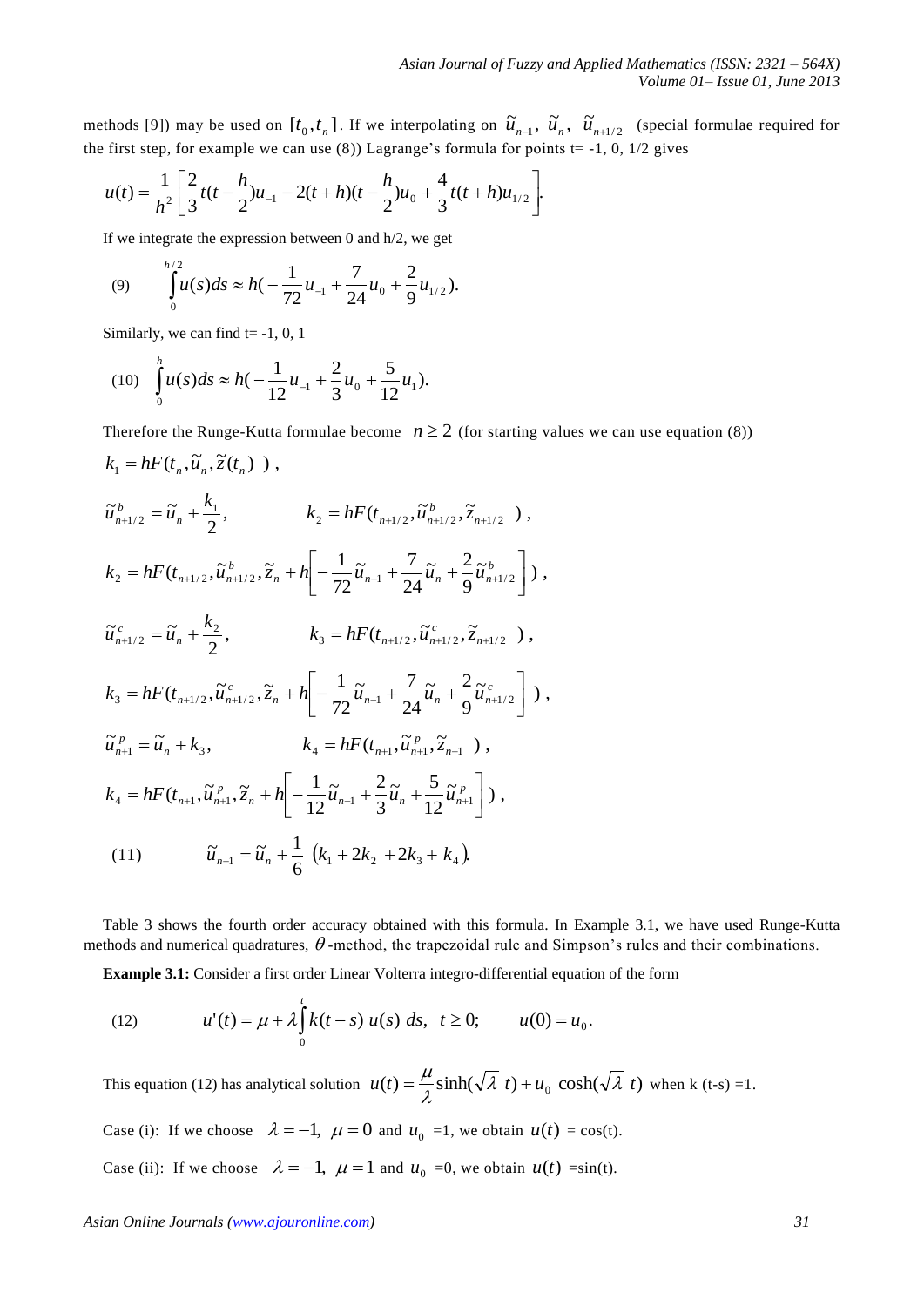In this case, differentiation gives  $u''(t) = \lambda u(t)$  and the equation reduces to second order ODE. If the kernel of convolution type  $(K(t,s) = k(t-s))$ , and  $\int |k(\sigma)| d\sigma < \infty$ , 0  $\infty$  $k(\sigma) | d\sigma < \infty$ , we can solve (1), with suitable initial conditions, by Laplace transforms (see [6], [5] and [1]). We use the trapezoidal rule for the integral term. The errors found are given Table 2 and Table 3, where *error=|true value – approximate value|*. Unless otherwise indicated, in this paper, error means absolute error. Table 2 is consistent with the property that the order of the error is  $O(h^2)$ .

**Table 2:** Example 3.1 solved using (3) with  $\theta =0.5$ ,  $\mu = 1$ ,  $\lambda = -1$ ,  $u_0 = 0$ ,  $t_{\text{max}} = 1$  gives  $O(h^2)$ .

|                  | Error with $h=0.1$ | Error with $h = 0.05$ | Error with $h=0.025$ |
|------------------|--------------------|-----------------------|----------------------|
| $\overline{0.2}$ | .6310E-04          | 4.0821E-05            | 1.0208E-05           |
| 0.4              | 3.0658E-04         | 7.6728E-05            | 1.9187E-05           |
| 0.6              | 4.1212E-04         | 1.0313E-04            | 2.5790E-05           |
| 0.8              | 4.6393E-04         | 1.1608E-04            | 2.9027E-05           |
| 1.0              | 4.4987E-04         | 1.1254E-04            | 2.8139E-05           |

**Table 3:** Errors in the solution of (12) with;

| Errors in the Solutions (12) for Various Methods ( $\mu = 1$ , $\lambda = -1$ , $u_0 = 0$ , $t_{\text{max}} = 1$ ) |           |                |                  |              |                       |                      |            |                       |              |
|--------------------------------------------------------------------------------------------------------------------|-----------|----------------|------------------|--------------|-----------------------|----------------------|------------|-----------------------|--------------|
|                                                                                                                    | Exact     | $(A)$ Explicit |                  | (B) Implicit |                       | (C) RK4 and SimpTrap |            | (D) RK4 and Simp II   |              |
| t                                                                                                                  | Solution  | $h=0.025$      | $h=0.0125$       | $h = 0.025$  | $h = 0.0125$          | $h=0.025$            | $h=0.0125$ | $h = 0.025$           | $h = 0.0125$ |
| 0.1                                                                                                                | 0.0998334 | 5.7228e-05     | 2.9907e-05       |              | 6.7538e-05 3.2485e-05 | 3.9424e-09           | 5.5109e-10 | 7.3484e-10            | 3.3681e-11   |
| 0.2                                                                                                                | 0.1986693 | 2.3829e-04     | 1.2166e-04       | 2.5828e-04   | 1.2666e-04            | 1.7562e-08           | 2.3103e-09 | 1.0650e-09            | 5.4422e-11   |
| 0.3                                                                                                                | 0.2955202 | 5.3976e-04     | 2.7348e-04       |              | 5.6822e-04 2.8059e-04 | 4.0594e-08           | 5.2430e-09 | 1.3730e-09            | 7.3910e-11   |
| 0.4                                                                                                                | 0.3894183 | 9.5579e-04     | 4.8236e-04       | $9.9091e-04$ | 4.9114e-04            | 7.2586e-08           | 9.2908e-09 | 1.6503e-09            | 9.1611e-11   |
| 0.5                                                                                                                | 0.4794255 | 1.4782e-03     | 7.4414e-04       |              | 1.5176e-03 7.5399e-04 | 1.1290e-07           | 1.4373e-08 | 1.8888e-09            | $1.0702e-10$ |
| 0.6                                                                                                                | 0.5646425 | 2.0965e-03     | 1.0535e-03       | 2.1375e-03   | 1.0638e-03            | 1.6073e-07           | 2.0385e-08 | 2.0813e-09            | 1.1967e-10   |
| 0.7                                                                                                                | 0.6442177 | 2.7983e-03     | 1.4043e-03       | 2.8375e-03   | 1.4141e-03            | 2.1509e-07           | 2.7207e-08 | 2.2209e-09            | 1.2913e-10   |
| 0.8                                                                                                                | 0.7173561 | 3.5692e-03     | 3.6030e-03       |              | 4.0738e-06 1.7975e-03 | 2.7488e-07           | 3.4696e-08 | 2.3018e-09            | 1.3503e-10   |
| 0.9                                                                                                                | 0.7833269 | 4.3930e-03     | 2.1999e-03       |              | 4.4178e-03 2.2061e-03 | 3.3884e-07           | 4.2695e-08 | 2.3191e-09            | 1.3705e-10   |
| 1.0                                                                                                                | 0.8414710 | 5.2524e-03     | 2.6280e-03       |              | 5.2641e-03 2.6309e-03 | 4.0562e-07           | 5.1034e-08 | 2.2691e-09            | 1.3496e-10   |
| (E) RK2 and Trap<br>Exact                                                                                          |           |                | (F) RK4 and Trap |              | (G) RK4 and TrapSimp  |                      |            | (H) RK4 and Simp I    |              |
| t                                                                                                                  | Solution  | $h=0.025$      | $h=0.0125$       | $h = 0.025$  | $h = 0.0125$          | $h=0.025$            | $h=0.0125$ | $h = 0.025$           | $h = 0.0125$ |
| 0.1                                                                                                                | 0.0998334 | 5.1818e-06     | 1.2955e-06       | 7.1956e-09   | 1.9741e-09            | 2.3161e-09           | 2.4629e-10 | 7.3484e-10            | 3.3686e-11   |
| 0.2                                                                                                                | 0.1986693 | 1.0208e-05     | 2.5522e-06       | 6.2993e-08   | 1.6502e-08            | 7.8435e-09           | 8.9431e-10 | 1.0657e-09            | 5.4461e-11   |
| 0.3                                                                                                                | 0.2955202 | 1.4926e-05     | 3.7317e-06       | 2.1827e-07   | 5.6291e-08            | 1.6477e-08           | 1.9315e-09 | 1.3753e-09            | 7.4015e-11   |
| 0.4                                                                                                                | 0.3894183 | 1.9187e-05     | 4.7971e-06       | 5.2191e-07   | 1.3354e-07            | 2.8050e-08           | 3.3373e-09 | 1.6552e-09            | 9.1811e-11   |
| 0.5                                                                                                                | 0.4794255 | 2.2852e-05     | 5.7133e-06       | 1.0198e-06   | 2.5971e-07            | 4.2334e-08           | 5.0837e-09 | 1.8973e-09            | 1.0734e-10   |
| 0.6                                                                                                                | 0.5646425 | 2.5790e-05     | 6.4478e-06       | 1.7539e-06   | 4.4524e-07            | 5.9044e-08           | 7.1356e-09 | 2.0941e-09            | 1.2014e-10   |
| 0.7                                                                                                                | 0.6442177 | 2.7883e-05     | 6.9711e-06       | 2.7614e-06   | 6.9939e-07            | 7.7842e-08           | 9.4512e-09 | 2.2388e-09            | 1.2976e-10   |
| 0.8                                                                                                                | 0.7173561 | 2.9027e-05     | 7.2572e-06       | 4.0738e-06   | 1.0300e-06            | 9.8344e-08           |            | 1.1983e-08 2.3255e-09 | 1.3585e-10   |
| 0.9                                                                                                                | 0.7833269 | 2.9136e-05     | 7.2844e-06       | 5.7162e-06   | 1.4432e-06            | 1.2012e-07           |            | 1.4677e-08 2.3491e-09 | 1.3808e-10   |
| 1.0                                                                                                                | 0.8414710 | 2.8139e-05     | 7.0351e-06       | 7.7067e-06   | 1.9437e-06            | 1.4271e-07           |            | 1.7477e-08 2.3057e-09 | 1.3619e-10   |

**Table 3**. Errors in the solution of (12) with;

(A) The explicit ( $\theta = 0$ ) method and the trapezoidal rule (gives error O(h));

(B) The implicit ( $\theta = 1$ ) method and the trapezoidal rule (gives error O(h));

(C) The fourth order Runge-Kutta method (RK4) and Simpson's 1/3 rule and the trapezoidal rule (gives error  $O(h^3)$ );

(D) The fourth order Runge-Kutta method (RK4) and Simpson's method II (gives error  $O(h^4)$ );

(E) The second order Runge-Kutta method (RK2) and the trapezoidal rule (gives error  $O(h^2)$ );

(F) The fourth order Runge-Kutta method (RK4) and the trapezoidal rule (gives error  $O(h^2)$ );

(G) The fourth order Runge-Kutta method (RK4) and the trapezoidal rule and Simpson's 1/3 rule (gives error  $O(h^3)$ );

(H) The fourth order Runge-Kutta method (RK4) and Simpson's method I (gives error  $O(h^4)$ );